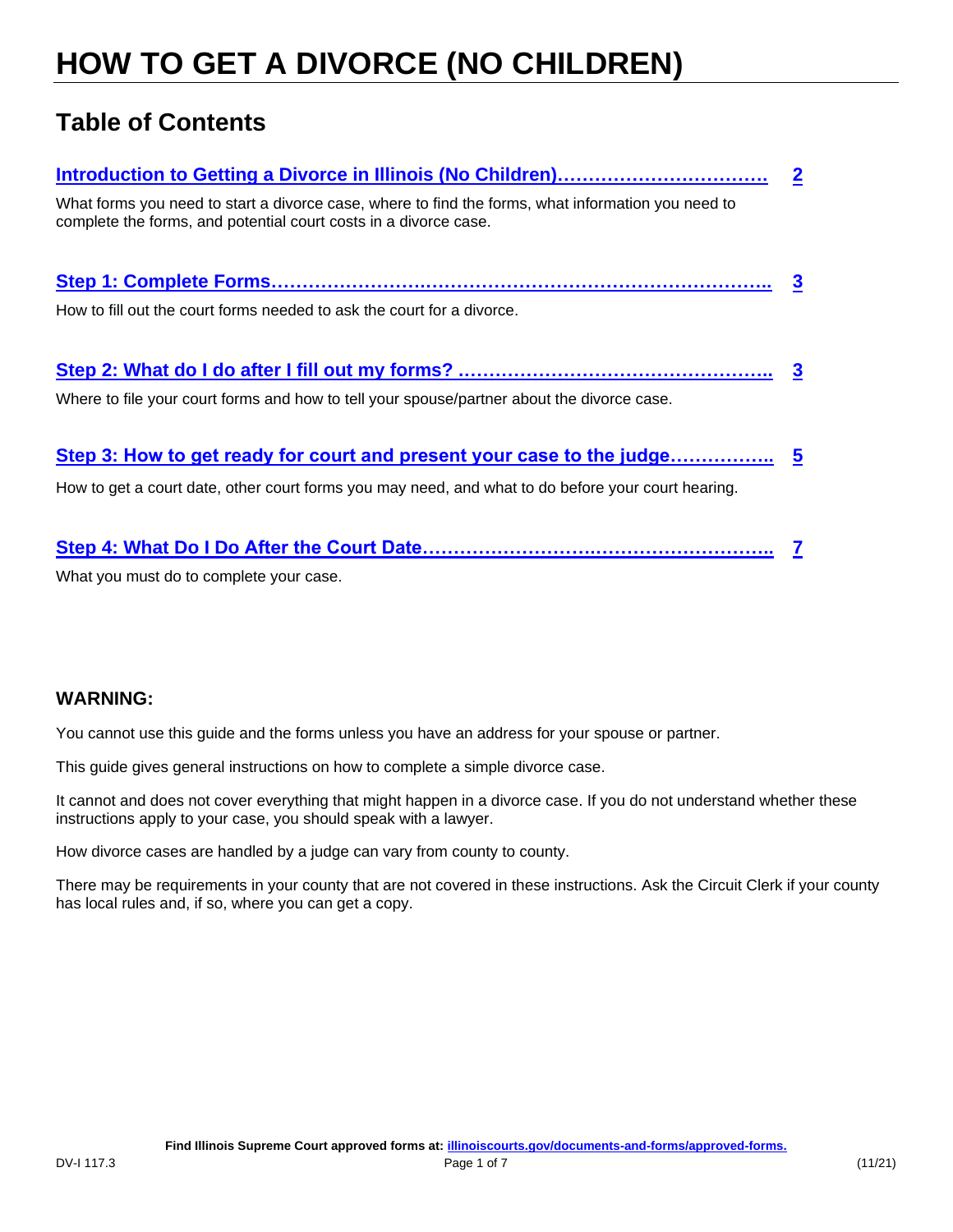## <span id="page-1-0"></span>**INTRODUCTION TO GETTING A DIVORCE IN ILLINOIS (NO CHILDREN)**

**NOTE:** If there are any words or terms used in these instructions that you do not understand, please visit Illinois Legal Aid Online at

[illinoislegalaid.org/lexicon/glossary.](https://www.illinoislegalaid.org/lexicon/glossary) For more information about going to court including how to fill out and file forms, call or text Illinois Court Help at 833-411-1121 or go to [ilcourthelp.gov.](https://www.ilcourthelp.gov/hc/en-us)

 These instructions apply to marriages and civil unions. If the instructions say:

- o "marriage" it also means "civil union"; AND
- o "spouse" it also means "partner."

### **Can I ask the court for a divorce in Illinois?**

You can ask for a divorce if:

- o You are married;
- o You or your spouse has lived in Illinois for at least 90 days; AND
- o There is no other divorce case already filed and still pending anywhere else (not dismissed).

**NOTE:** If your spouse is on active military service, you can ask for a divorce, but the court might not be able to give you a divorce.

### **What forms do I need to ask the court for a divorce?**

Below are some of the common forms used in divorce cases. Depending on your specific situation, you may not need all of the forms listed or you may need other forms not listed here.

- o *Petition for Dissolution of Marriage/Civil Union (Divorce No Children)***:** asks the court for a divorce and gives information needed to begin a divorce case.
- o **Certificate of Dissolution of Marriage\*:** lists information about your case that is sent to the Illinois Department of Public Health after your divorce is final.
- o *Summons***:** tells your spouse that you are asking the court for a divorce.
- o *Entry of Appearance***:** is completed by your spouse to tell the court that they do not need to receive a *Summons*.
- o *Judgment of Dissolution of Marriage/Civil Union (Divorce No Children)*: is used by the judge to grant or deny your divorce. If granted, the *Judgment* will also divide property, assign debt, and determine whether spousal support will be paid.

The email address (if you have one) and mailing address you put on the forms is where important legal documents will be sent to you. You should use an email account that you do not share with anyone else and that you check

every day. If you do not check your email every day, you may miss important information, notice of court dates, or documents from other parties.

### **Where can I find the forms I need?**

\*You can get the Certificate of Dissolution of Marriage at the Circuit Clerk's office.

You can find the rest of the forms at: [illinoiscourts.gov/documents-and-forms/approved-forms.](https://www.illinoiscourts.gov/documents-and-forms/approved-forms/)

### **What information will help me fill out the court forms?**

- o Date you were married;
- o Date you were physically separated;
- $\circ$  City, county, state, and country where you were married;
- o Current home address for your spouse or other address where your spouse can be found;
- $\circ$  List of all personal property, including bank accounts that you and your spouse own together or separately;
- o List of all real estate that you and your spouse have an interest in together or separately own (with or without a mortgage), purchasing contract for deed, etc.;
- $\circ$  List of all claims for money for injuries or damages that you or your spouse have suffered;
- o List of all pension and retirement accounts that you or your spouse have; AND
- $\circ$  List of all the debts that you and your spouse have made since you got married, together or separately.

### **What costs will I need to pay to ask the court for a divorce?**

- o **Filing Fee:** to file your forms with the Circuit Clerk of the Circuit Court in the county where you are filing your divorce.
- o **Service Fee:** to serve the *Summons* on your spouse.
- o **Certified Copy Fee (optional):** to get certified copies of the *Judgment of Dissolution of Marriage/Civil Union (Divorce No Children)*.
- o **Transcript Fee:** to get a written recording of your divorce court hearing. Some counties require this.

### **What if I cannot afford to pay the costs?**

o If you cannot afford to pay the fees, you can ask the court to file for free or at a reduced cost by filing the *Application for Waiver of Court Fees* at: [illinoiscourts.gov/documents-and-forms/approved](https://www.illinoiscourts.gov/documents-and-forms/approved-forms/)[forms.](https://www.illinoiscourts.gov/documents-and-forms/approved-forms/)

#### **Who will assist me during my divorce case?**

o **Circuit Clerk:** The Circuit Clerk will accept your divorce forms, collect fees for filing your divorce case, and help schedule a court date. The Circuit Clerk cannot give you legal advice.

**Find Illinois Supreme Court approved forms at[: illinoiscourts.gov/documents-and-forms/approved-forms.](https://www.illinoiscourts.gov/documents-and-forms/approved-forms/)**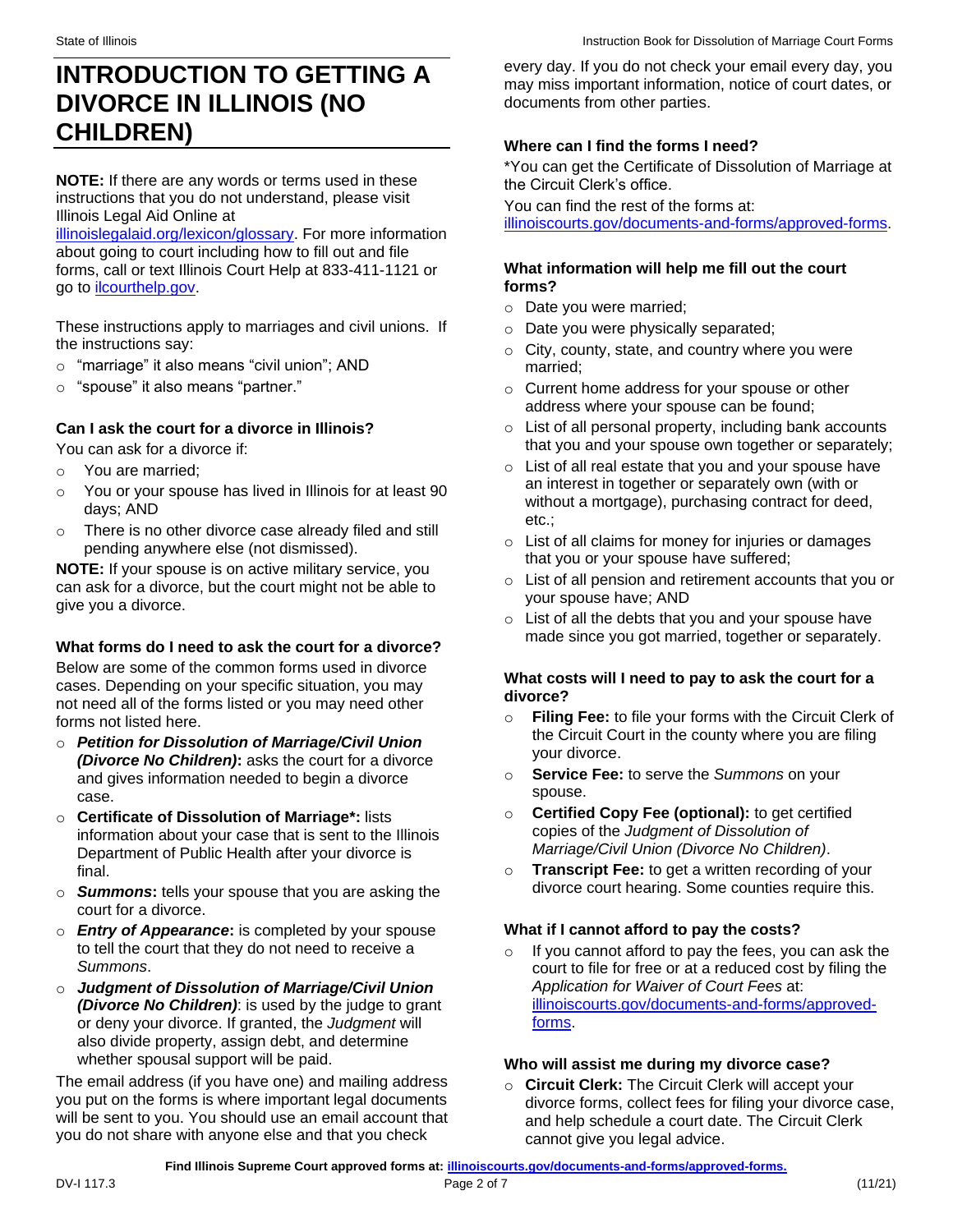- o **Sheriff:** you will ask the sheriff in the county where your spouse lives to serve a *Summons* on your spouse.
- o **Judge:** you will see and speak to the judge at your court dates. The judge will decide whether you get a divorce. The judge cannot give you legal advice.

### **When will I be divorced?**

You are divorced when the judge signs the *Judgment for Dissolution of Marriage/Civil Union (Divorce No Children)*.

### <span id="page-2-0"></span>**STEP 1: COMPLETE FORMS.**

### **A.** *Petition for Dissolution of Marriage/Civil Union (Divorce No Children)*

To help you fill out the form, the *Petition* has line-by-line instructions on the left-side of the form. Below is more helpful information.

### **Section 5(e): Reason for Divorce**

All divorces are granted because of irreconcilable differences.

- o **Irreconcilable Differences:** means you and your spouse do not get along anymore and you do not want to be married.
- o If you have been separated 6 months or more, tell this to the judge.
- will have to show the judge that you and your spouse: o If you have been separated less than 6 months you
	- Separated because you cannot get along anymore; AND
	- Tried to fix the problems in your marriage, but could not, or the problems are so bad that trying to fix them is not best for your family.

### **Section 7: Debts**

You must tell the court if you and your spouse have debts from the marriage that are still owed. If you and your spouse cannot agree on how to divide the debt, the judge will decide who is responsible for each debt.

#### **Sections 8, 9, 10 & 11: Personal Property, Real Estate Pension/Retirement Accounts & Money Claims**

You must tell the court if you and your spouse own personal property (clothing/furniture), real estate, pension/retirement accounts, or money claims. If you and your spouse cannot agree on how to divide the property, the judge will decide who gets the property.

#### **Section 12: Maintenance/Spousal Support**

Maintenance/ spousal support is money paid from one spouse to the other on a regular basis.

- o To get maintenance/spousal support you must show the court there is a good reason such as a long marriage, poor health, or an inability to support yourself.
- o The judge is not required to order maintenance/spousal support.

### **Section G: Former Name**

You must tell the court if you want to go back to using a former name.

- $\circ$  The judge can allow you to return to any name you have used before.
- $\circ$  The judge cannot allow you to begin using a new name you have never used before.
- o If you want to use a name you have never used before you will have to start a separate court case by filing a *Request for Name Change (Adult)*. You can find the forms at: [illinoiscourts.gov/documents](https://www.illinoiscourts.gov/documents-and-forms/approved-forms/)[and-forms/approved-forms.](https://www.illinoiscourts.gov/documents-and-forms/approved-forms/)

### **B. Certificate of Dissolution of Marriage**

You must complete this form and file it with the Circuit Clerk.

- o Get this form from the Circuit Clerk.
- o If you are representing yourself you will leave box 17 blank.
- o Boxes 18 and 19 are for the Circuit Clerk to complete so leave those blank.

### **C. Notice Form**

Complete one of these forms:

- 1. *Summons***:** use this if you are going to have the sheriff serve a copy of your forms on your spouse; OR
- 2. *Entry of Appearance***:** use this if your spouse agrees that the sheriff does not have to serve them with a copy of your forms.

You can find these forms at:

[illinoiscourts.gov/documents-and-forms/approved-forms.](https://www.illinoiscourts.gov/documents-and-forms/approved-forms/)

### <span id="page-2-1"></span>**STEP 2: WHAT DO I DO AFTER I FILL OUT MY FORMS?**

### **File your forms with the Circuit Clerk in the county where your court case should be filed.**

- o You must file the forms with the trial court by the filing deadline that applies to your case.
- o You must electronically file (e-file) court documents unless (1) you are an inmate in a prison or jail and you do not have a lawyer, (2) you have a disability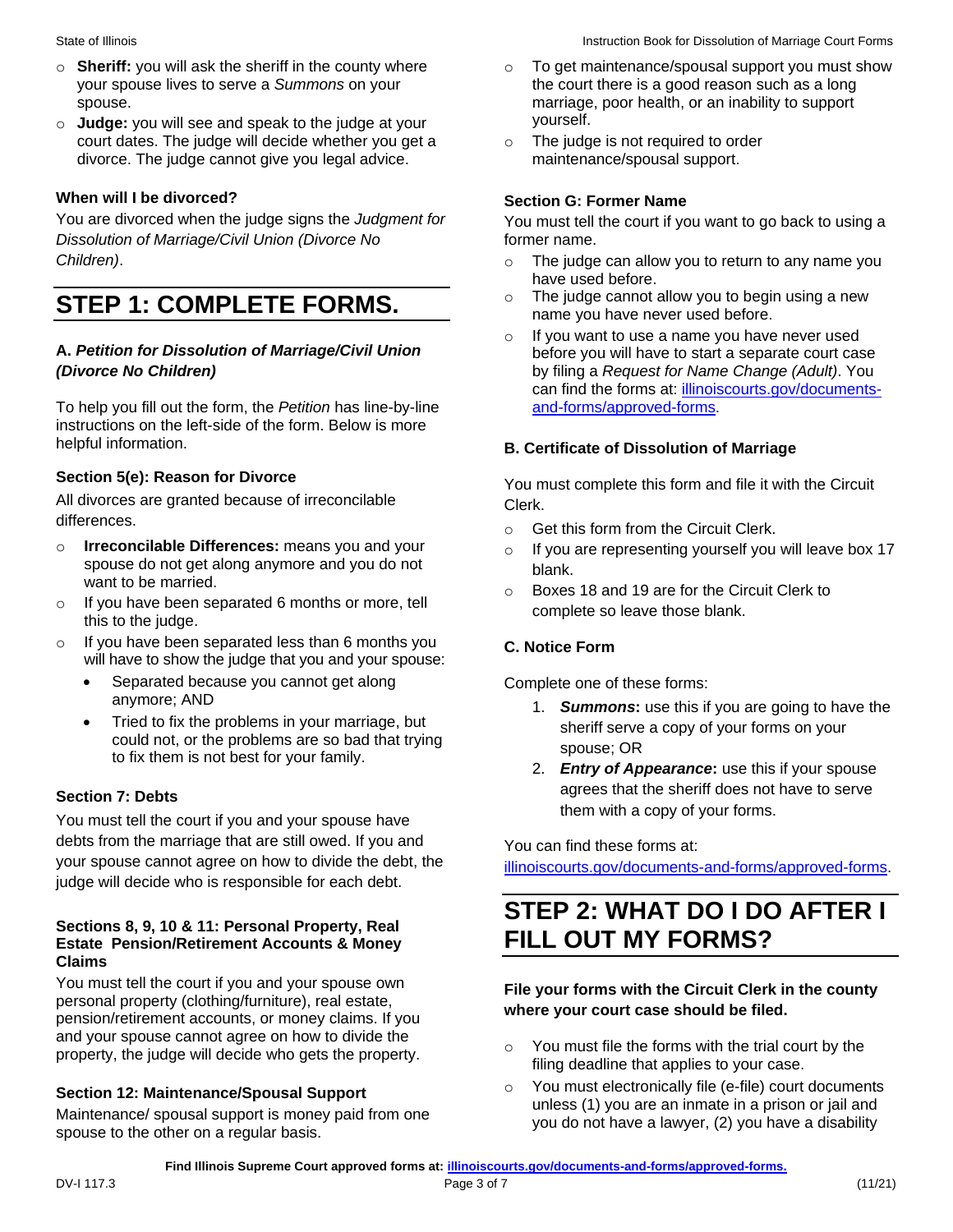- You will qualify for an exemption if: (1) you do and your *Petition* on your spouse. not have internet or computer access at home<br>and it would be difficult for you to travel to a and it would be difficult for you to travel to a<br>
place where you could use a computer; (2) you<br>
have trouble reading or speaking in English, or<br>
(3) you tried to e-file your documents, but you<br>
were unable to complete the were unable to complete the process because the equipment or assistance you need is not have one) to not be charged a fee. available. **Example 20** or  $\overline{a}$  by Mail control of  $\overline{b}$
- • If you qualify for an exemption, fill out a Mail 2 copies of your *Summons* and your *Certification for Exemption from E-Filing found Petition to the sheriff's office.<br>
here: illinoiscourts.gov/documents-and-*
- there: [illinoiscourts.gov/documents-and-](https://www.illinoiscourts.gov/documents-and-forms/approved-forms/)<br> [forms/approved-forms.](https://www.illinoiscourts.gov/documents-and-forms/approved-forms/)<br>
File the original and 1 copy of your forms and<br>
the Certification with the trial court clerk's office<br>
in person or by mail.<br>
File the original and 1 copy of
- - providers are free while others charge a have one) to not be charged a fee. for free with Odyssey eFileIL, see the self-help state where the case was filed:
- o If you do not have access to a computer or if you<br>
need help e-filing, take your form to the Circuit<br>
Clerk's office where you can use a public computer<br>
terminal to e-file your forms.<br>
terminal to e-file your forms.<br>
a
	- You can bring your forms on paper or saved on the address where you want your spouse<br>a flash drive.<br>The terminal will be you a connect and computer a served;<br>The address where you should bring or
	- The address where you should bring or The terminal will have a scanner and computer mail your *Summons* and *Petition*; that you can use to e-file your form. The number of copies of your *Summons*

# **Serve your spouse with copies of your** *Petition for* **and** *Petition* **to bring or send; AND<br><b>Dissolution of Marriage/Civil Union (Divorce No Example 1991)** The sheriff's fees for service and if they will **Children** bonor

If you and the person you're sending the forms to have the sheriff must honor the fee waiver. an email address, you must send them by email or by notification through the e-filing system. If you or the **Confirm the sheriff served your** *Petition* **on your**  person you're sending the forms to does not have an **spouse.**  email address, you may give them to the other parties by personal hand delivery, mail, or third-party commercial  $\circ$  After the sheriff serves your spouse with your carrier (for example, FedEx or UPS). *Petition*, they will fill out the *Return of Service* 

- o If your spouse signs an *Entry of Appearance*, you do Circuit Clerk or mail it to you. not have to have your spouse served by the sheriff.<br>You are ready to get a court date (skip to "Ask for a **Refull of Senvice directly with the Circuit Clerk** call
- copy. then staple the *Summons* to the front of the copy of
- that keeps you from e-filing, or (3) you qualify for an  $\Box$  o In person or by mail, ask the sheriff in the county exemption from e-filing. where the case was filed to serve your *Summons* 
	- -
		-
	- -
		-
		-
- To e-file, create an account with an e-filing service<br>
provider.<br>
 Visit <u>efile.illinoiscourts.gov/service-providers.htm</u><br>
to select a service provider. Some service<br>
service service<br>
to select a service provider. Some
	- processing fee. For instructions on how to e-file  $\Box$  o If your spouse does NOT live in the same county or
	- user guides here: <u>illinoiscourts.gov/self-</u> Get the name, address, and telephone number<br>[help/how-to-e-file/.](https://www.illinoiscourts.gov/self-help/how-to-e-file/)<br>If you do not have access to a computer or if you
		- -
			-
			-
- honor your *Order for Waiver of Court Fees Children)* **and** *Summons***.** (if you have one). If the sheriff is in Illinois,

- section of your *Summons* form and file it with the
- Return of Service directly with the Circuit Clerk, call court date" below). the Circuit Clerk to find out if it has been filed. If it o If your spouse did not sign an *Entry of Appearance,* has been filed, ask the Circuit Clerk how to get a
	- *Petition* that will go to your spouse. **o** If the sheriff mails the *Summons* with the completed *Return of Service* to you, make a copy for yourself, file the original with the Circuit Clerk, and have the Clerk file stamp your copy.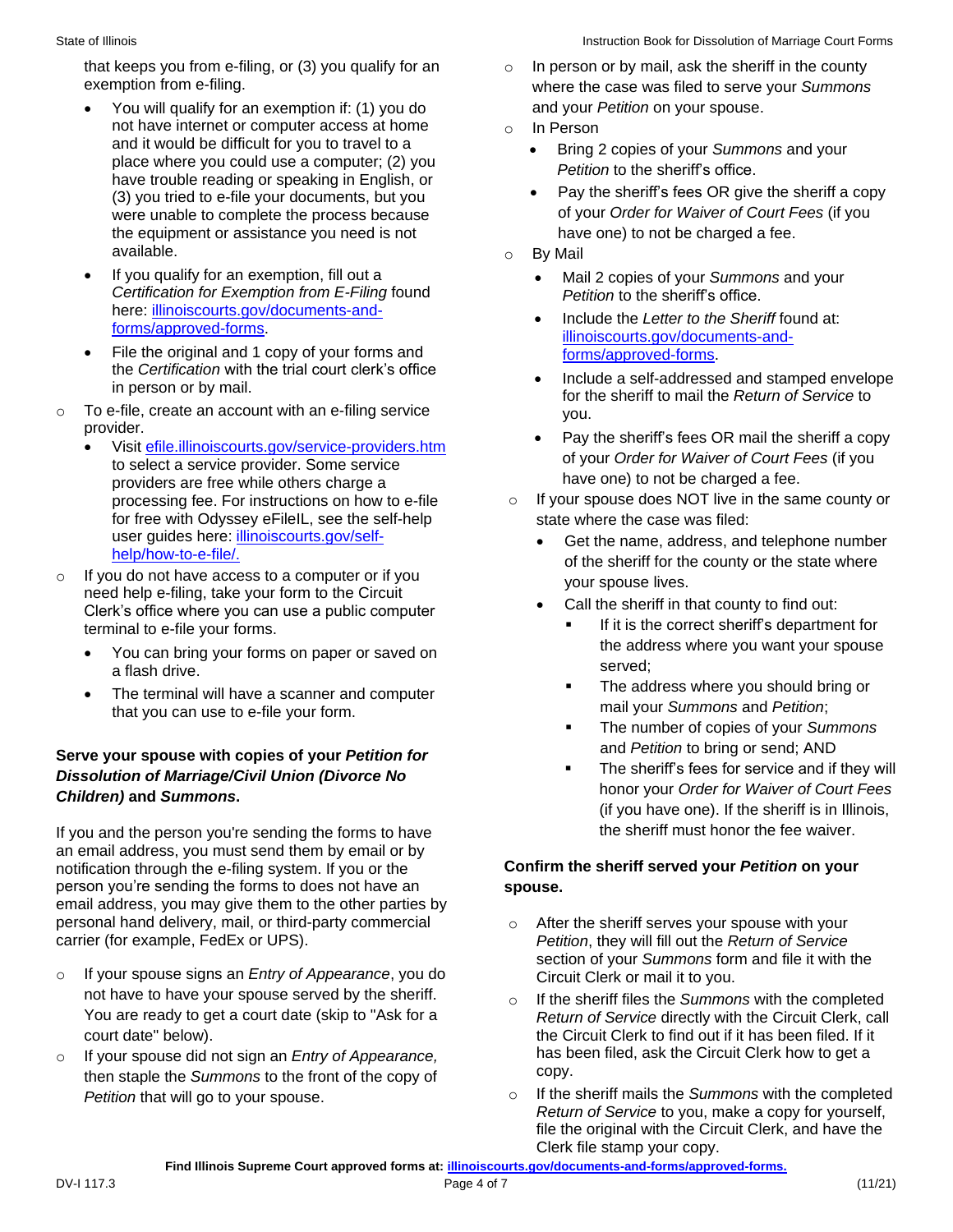o Decide and write down all the things you and your

• What property will be awarded to each of you; Who will be responsible for each of the debts;

• Whether either of you will receive maintenance

 **A. AGREEMENT** 

AND

out in advance.

**Go to your court date.** 

**Get ready for your court date.** 

and how much.

spouse have agreed on including:

o Follow the instructions on the *Judgment of* 

*Dissolution of Marriage/Civil Union (Divorce No Children)* to complete only those sections you can fill

o You should have either received a court date and

court date and time, call the Circuit Clerk.

o Bring these items with you to court:

*Union (Divorce No Children)*.

Circuit Clerk; AND

time from the Circuit Clerk in person OR on a written notice from the Circuit Clerk. If you cannot find your

• Copies of all the documents you filed with the

• A *Judgment of Dissolution of Marriage/Civil* 

o Get to the courthouse at least 30 minutes early.

#### State of Illinois

o If the sheriff was not able to serve your spouse, ask them why. You should try to fix the problem and then fill out another *Summons* and ask the sheriff to try to serve your spouse again.

### **Wait for your spouse to file a response with the Circuit Clerk.**

- o Once the sheriff serves your forms on your spouse, your spouse has 30 days to file an *Appearance* and a response with the Circuit Clerk.
- o If you do not get a copy of your spouse's *Appearance* and response within the 30 days, call the Circuit Clerk to ask if there is an *Appearance*  and response in the file. If there is, ask the Circuit Clerk to send you a copy or go to the Circuit Clerk's office to pick it up.
- o If your spouse files an *Appearance* and response, you may then get a court date from the Circuit Clerk.
- o After the 30 days from the date of service, you may get a court date from the Circuit Clerk whether or not your spouse filed an *Appearance* and response.

### **Ask for a court date.**

- o Ask the Circuit Clerk if you have to schedule a court date or if one will be scheduled automatically.
- o If you need to schedule the court date, ask the Circuit Clerk how to do so. The Circuit Clerk may schedule the court date form. If your forms do not have<br>or you may have to speak **Make sure you know how you are to** a courtroom number look for a<br>**attend your court date**
- 
- notice, complete a Notice clerks/ of Court Date*.*

 $\circ$  When you get your court Your court date could be in person, by phone or by ask the Circuit Clerk.<br>date, ask if the court will video. If it is by phone or video it is called a Send notice of the<br>
Send notice of the "Remote Appearance." Call the Circuit Clerk or visit<br>
if you need to.<br>
Their website for more information. To find the<br>
if you need to. if you need to.<br>If you need to send<br>illinoiscourts.gov/courts/circuit-court/circuit-courto If you need to send [illinoiscourts.gov/courts/circuit-court/circuit-court-](https://www.illinoiscourts.gov/courts/circuit-court/circuit-court-clerks/)

# o Go to the courtroom number listed on your court with other court staff.<br>When you get your court Your court date could be in person, by phone or by<br>each the Circuit Clark

o When your case is called, walk to the judge and introduce yourself.

- o If your court date is by phone or video:
	- Make sure to have the call-in or login information for your court date and make sure your technology is working.
	- Follow the instructions on the court notice you received. Call the Circuit Clerk or Circuit Court or visit their websites for specific technology instructions.
	- Follow these recommendations to appear by phone or video: [illinoiscourts.gov/self-help/court](https://www.illinoiscourts.gov/self-help/court-by-phone-or-video)[by-phone-or-video](https://www.illinoiscourts.gov/self-help/court-by-phone-or-video)

### <span id="page-4-0"></span>**STEP 3: HOW TO GET READY FOR COURT AND PRESENT YOUR CASE TO THE JUDGE.**

Follow the instructions in **Part A** if you and your spouse agree on all issues and your spouse will attend the court date with you.

Follow the instructions in **Part B** if you and your spouse do not agree on all issues. This includes cases where your spouse has not filed an *Appearance* or response in the case and may not appear at the court date.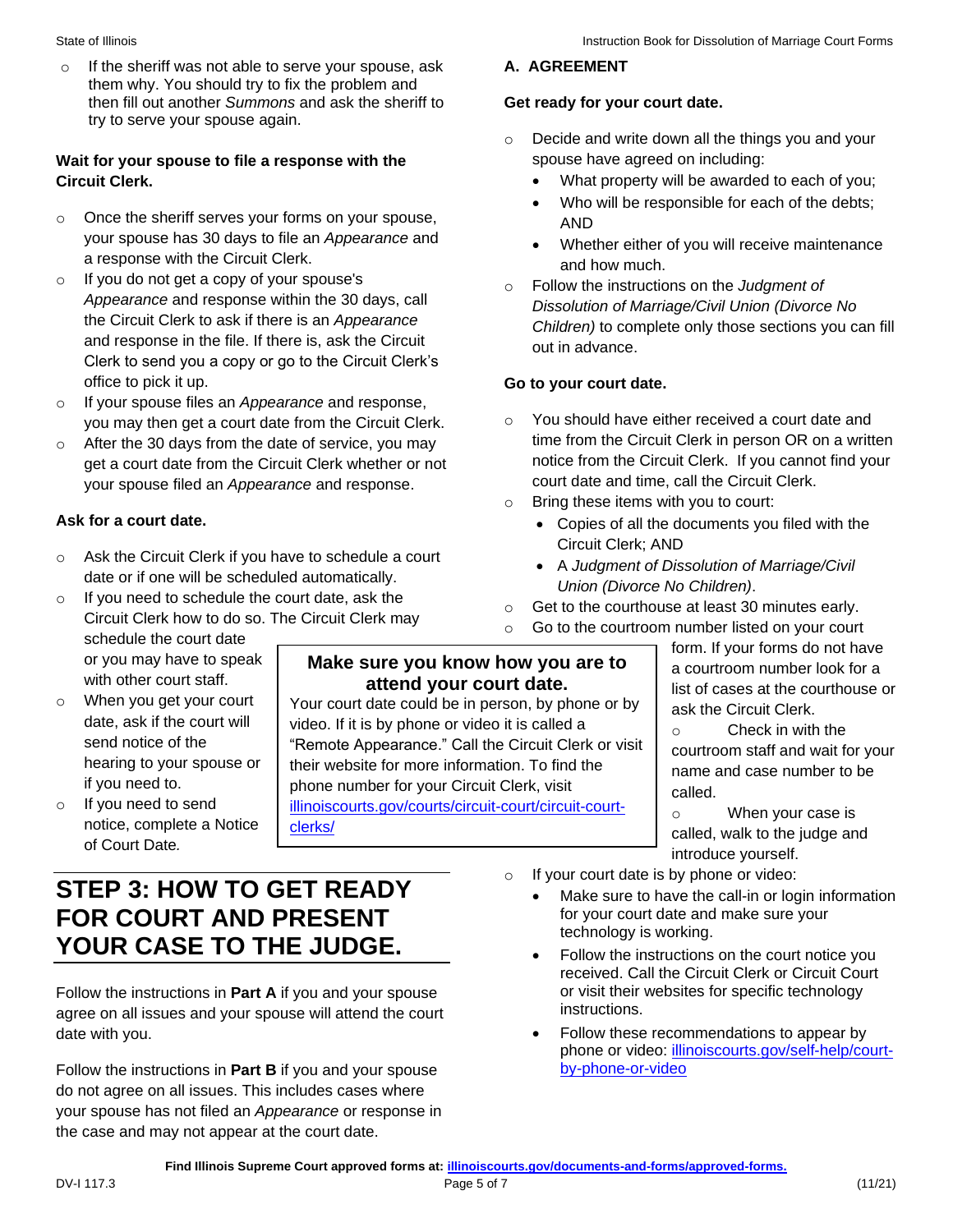- o Give the judge your prepared *Judgment of Dissolution of Marriage/Civil Union (Divorce No Children).*
- o Tell the judge you and your spouse have an agreement and the details of that agreement.
- o If the judge approves your agreement, the *Judgment*  will be signed.
	- Get a copy of the *Judgment* that was entered by the judge.

### **B. NO AGREEMENT**

### **Get ready for your court date.**

- o Decide and write down:
	- What you want to ask the judge to do for you;
	- What you will say to the judge if asked to tell your side of the case; AND
	- Questions you have for witnesses, if there are any.
- o Gather and make copies of pictures and documents you want the judge to see. Bring the original for the judge and one copy for you and your spouse in the case.
- $\circ$  If you want the judge to hear from other people, those people will have to come to court and be witnesses *(in most cases, you cannot bring in written statements of witnesses)*.
- o Follow the instructions on the *Judgment of Dissolution of Marriage/Civil Union (Divorce No Children)* to complete only those sections you can fill out in advance.

### **Go to your court date.**

- o You should have either received a court date and time from the Circuit Clerk in person OR on a written notice from your spouse or Circuit Clerk. If you cannot find your court date and time, call the Circuit Clerk.
- o Bring these items with you to court:
	- Copies of all the documents you filed with the Circuit Clerk;
	- Any witnesses you want to testify and any documents you want the judge to look at; AND
	- A *Judgment of Dissolution of Marriage/Civil Union (Divorce No Children)*.
- o Get to the courthouse at least 30 minutes early.
- o Go to the courtroom number listed on your court form. If your forms do not have a courtroom number look for a list of cases at the courthouse or ask the Circuit Clerk.
- **Present your case to the judge.** *o* **Check in with the courtroom staff and wait for your** name and case number to be called.
	- o When your case is called, walk to the judge and introduce yourself.
	- o If your court date is by phone or video:
		- Make sure to have the call-in or login information for your court date and make sure your technology is working.
		- Follow the instructions on the court notice you received. Call the Circuit Clerk or Circuit Court or visit their websites for specific technology instructions.
		- Follow these recommendations to appear by phone or video: [illinoiscourts.gov/self-help/court](https://www.illinoiscourts.gov/self-help/court-by-phone-or-video)[by-phone-or-video](https://www.illinoiscourts.gov/self-help/court-by-phone-or-video)

### **Present your case to the judge.**

### **1. If your spouse does not come to court.**

- Give the judge your prepared *Judgment of Dissolution of Marriage/Civil Union (Divorce No Children).*
- $\circ$  Tell the judge what you want ordered in the *Judgment*.
- o Tell the judge if you have documents to present or witnesses to testify.
- o The judge will decide if documents and witnesses are necessary.
- o The judge might ask you questions rather than look at documents and listen to witnesses.
- o If the judge gives you the divorce, the *Judgment* will be signed.
	- Get a copy of the *Judgment* that was entered by the judge.
	- If your spouse was not in court to get a copy, you must send them a copy by 5:00 p.m. on the date you get the *Judgment*. Fill out and file a *Proof of Delivery* court form with the Circuit Clerk to show that you sent the copy. You can find the *Proof of Delivery* at: [illinoiscourts.gov/documents-and](https://www.illinoiscourts.gov/documents-and-forms/approved-forms/)[forms/approved-forms.](https://www.illinoiscourts.gov/documents-and-forms/approved-forms/)

### **2. If your spouse comes to court.**

- o Tell the judge your side of the case and answer questions.
- o Show evidence including documents and photos.
- o Give a copy to the judge and a copy to your spouse. Be prepared to explain why the document or photo is important.
- o Question witnesses.
	- Tell the judge the name of your witnesses.